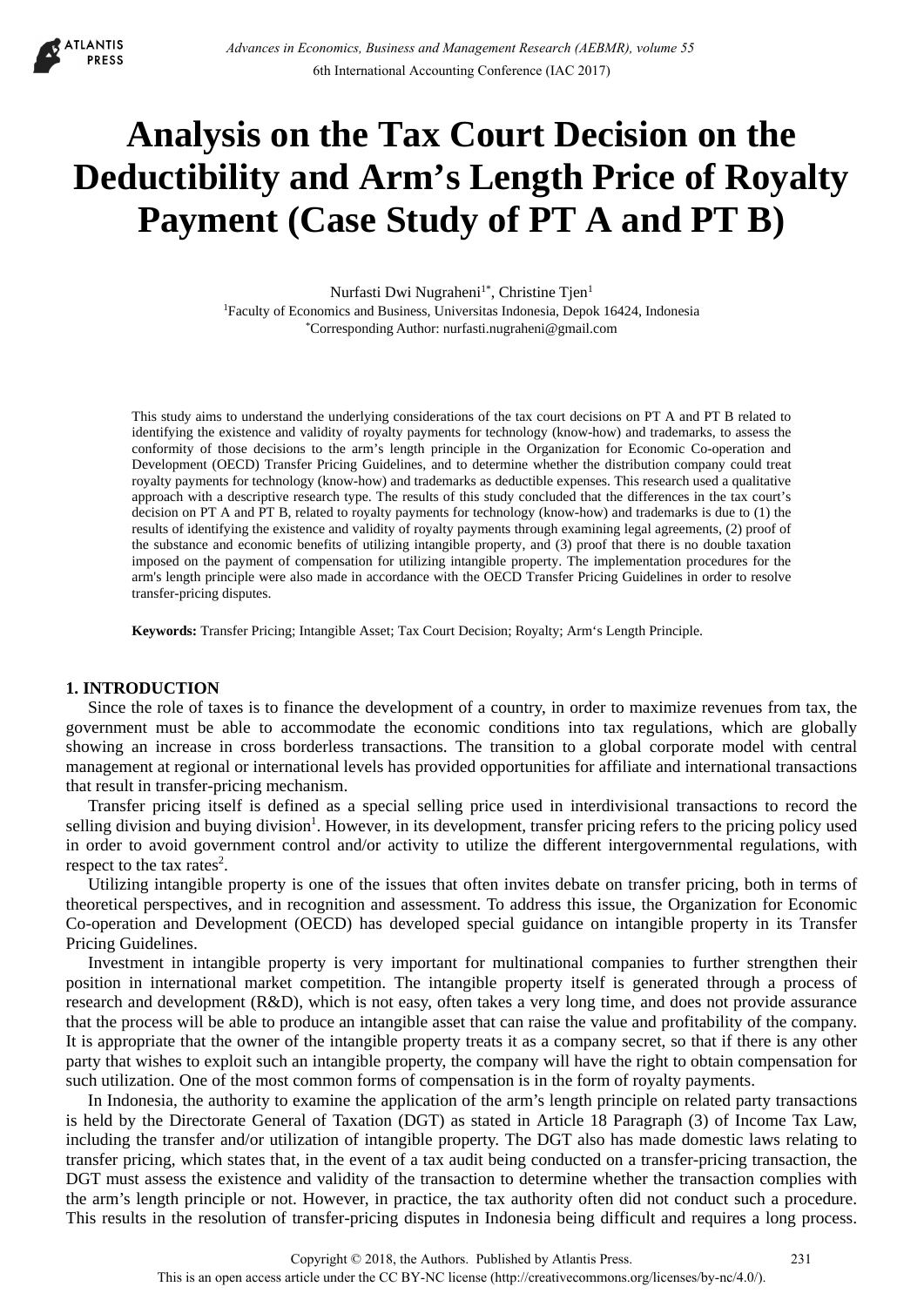

The problem arises when there is a discrepancy between a taxpayer and the tax authority with regards to proving the existence and validity of a royalty payment, which results in a dispute over the deductibility and arm's length price of a royalty payment.

The author has identified tax court decisions regarding the royalty-payment disputes for further study/discussion, as follows:

- 1. Tax Court Verdict No. Put. 41872/PP/M.VIII/15/2012 for PT A, which had a disputed amount of Rp 21,983,600,536 rejected by the tax court.
- 2. Tax Court Verdict No. Put. 45949/PP/M.III/15/2013 for PT B, which had a disputed amount of Rp 5,280,049,610 accepted by the tax court.

In order to explore this further, the following research questions will be addressed: (1) what are the underlying considerations of tax court decisions with regard to identifying the existence and validity of royalty payments for technology (know-how) and trademarks, (2) how do the tax court decisions conform to the arm's length principle in the OECD Transfer Pricing Guidelines, and (3) can the distribution company treat the royalty payment as a deductible expense.

This research consists of case studies that refer to two tax court decisions, so there is no similar research. However, there are several other studies that discuss tax disputes for the issue of transfer pricing for intangible property, especially royalty transactions. The differences between this research and previous research are that, in this research, the author will focus the research on royalty payments for know-how and trademarks only, which are charged to the distribution company.

This paper is organized as follows. In section 2, the research method is presented. The discussion results for the analysis of the tax court decisions proposed in this paper are presented in section 3. Finally, the research in this paper is summarized in the last section.

## **2. RESEARCH METHOD**

This research is limited to analyzing two tax court decisions related to royalty-payment disputes on technology and trademarks; i.e., No. Put.41872/PP/M.VIII/15/2012 and No. Put. 45949/PP/M.III/15/2013.

This research used a qualitative approach with a descriptive research type, and was conducted by analyzing the tax court decisions, interviews, and library research. Under this research, the information gathered from the key informants is deemed to be a reliable benchmark that may be used in order to deepen understanding of transferpricing disputes in Indonesia. In this research, the interviews are divided into three different sets: transfer-pricing consultants, academics, and tax officers. This was to gain different perspectives on transfer-pricing practices from both taxpayers and tax authorities.

#### **3. DISCUSSIONS Dispute Overview**

#### *Tax Court Decision No. Put. 41872/PP/M.VIII/15/2012 – PT A (Corporate income tax for the year 2007)*

The tax authority presumed that royalty and know-how expenses paid to A France are dividends to the parent company, and there is no utilization of intangible property. The tax court argued that the appellant was not able to prove the existence of the utilization of know-how and trademarks, the existence of training provided, or the economic benefits of the intangible property. The panel of judges decided to maintain the correction because there is no evidence of the use of technology or the use of trademarks. Thus, the royalty fees arising from the use of intangible assets for technology and licensed trademarks could not be treated as deductible expenses in calculating taxable income.

#### *Tax Court Decision No. Put. 45949/PP/M.III/15/2013 – PT B (Corporate income tax for the year 2008)*

PT B is a company whose business activities focus on the trade of apparel products. The dispute is a fiscal correction for a royalty payment to B BV in the Netherlands. The tax auditor contended that the taxpayer is not entitled to claim royalty expenses because of a lack of documents being provided to allow the analysis of the affiliate transaction, but during the tax-audit process the appellant submitted the global transfer-pricing documentation, agreement, and payment as references to be used to determine the existence and validity of the transaction. The judges applied several criteria to ensure that the royalty fees are at arm's length; i.e., with respect to their existence, benefits, duplication, and valuation. The appellant argued that the existence and benefits of the royalty payment are shown by the trademark registration for intellectual property rights (Hak atas Kekayaan Intelektual) (HAKI), agreement B BV with an independent party, and the increase in sales/profit. The appellant assured the tax office that there was no duplication on royalty expenses, which was proven by submitting a statement letter from the Netherlands Tax Office, and an independent auditor of BV stated that the royalty income was taxable in the Netherlands. For the valuation, PT B had prepared documentation and research to calculate the donsero in Everements, Business and Management Research (AEBMR), volume 53<br>
Any of a reycharge particular which results in a dispute over the deductibility and are<br>
and the area of a reycharge particular which results in a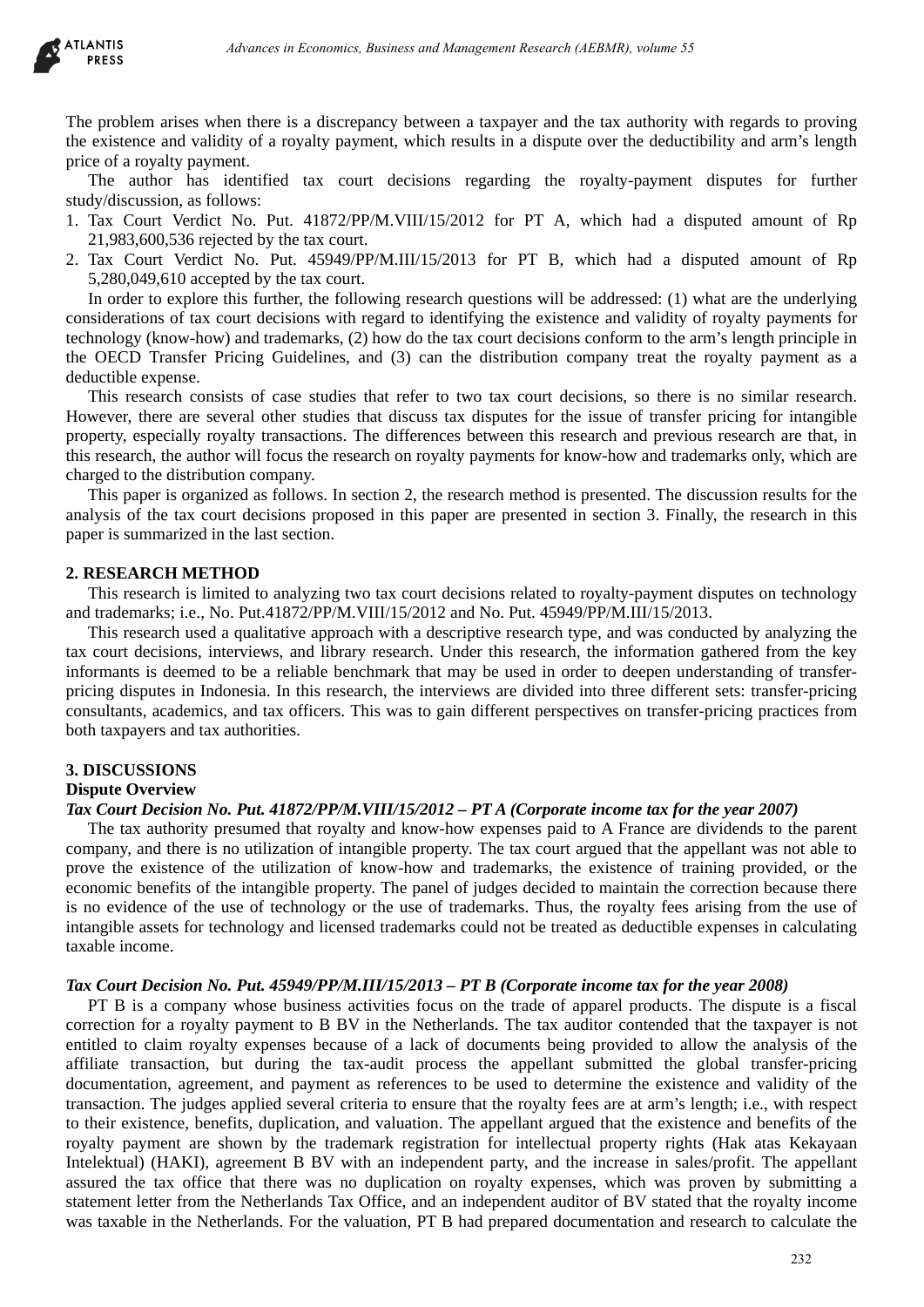

arm's length price for royalty, i.e. 4% of net sales. The license agreement was signed in 2006 between B BV and the appellant. The appellant won the case.

# **Analysis of the Consideration of the Tax Court Decision Related to Identifying the Existence and Transfer of Intangible-Property Utilization**

# *The Legal Basis of the Dispute*

The correction was conducted based on Article 18 Paragraph (3) of Law No. 17 of year 2000; using this article once the transactions could be proved by the related parties, the tax authority disregarded the expenses or revenues. The purpose of this provision is to prevent tax avoidance; thus, it is an important to determine the existence of a tax-avoidance motive by using the difference in rates between countries that have higher tax rates and countries with lower tax rates. Based on this, in the dispute of PT A, the tax rate of the country of destination for the royalty payment is greater than the prevailing tax rate in Indonesia. Therefore, using the difference in tax rates does not prove there was a motive of tax evasion. Whereas, in the PT B dispute, the tax rate of the domicile of the affiliated party was less than the prevailing tax rate in Indonesia, so it is possible there was a tax-avoidance motive. However, the transactions conducted by PT B with the affiliate are not necessarily considered to be a form of tax avoidance. *Advances in Economics, Business and Management Research (AEBMR), volume 53*<br>
Oroldy, i.e. 4% of net sales. The license agreement was signed in 2006 between B Limit won the case.<br>
Hiration of the Tax Court Decision Related

## *Ownership Structure*

Corrections made based on Article 18 Paragraph (3) of the Income Tax Law may only be used if there is a "special relationship" between the parties conducting the transaction. Without a "special relationship," the transaction is assumed to be settled under fair market mechanisms, resulting in a reasonable taxable income. Referring to the court decision, it is known that the two appellants (i.e., PT A and PT B) are foreign investment companies in which all of their shares are owned by their group companies. Therefore, regarding the correction based on Article 18 Paragraph (3) of the Income Tax Law, in redetermining the fairness value of the transaction, it should be assessed what the applicable taxation provisions are.

## *Characteristics and Business Functions*

Based on the data, the researcher concludes that two appellants have the characteristics and business functions of distributors. This research concludes the following. Firstly, regarding the products marketed, the appellant is not responsible for the strategy and product design. Secondly, the appellants are granted the right to use intangible property (technology and trademarks), and granted exclusive rights in connection with the distribution and marketing of licensed products. This shows that both PT A and PT B are not the owners of the intangible property. Thirdly, the appellants are responsible for and have their own authority over the functions of marketing, distribution, logistics, and procurement in the territory of Indonesia, and bear the risk of the functions.

#### *Transaction Scheme and Terms of Agreement*

The transaction scheme conducted by PT B is not much different from the transaction scheme used by PT A. The difference between PT A's and PT B's transaction schemes is the determination of the party manufacturing the licensed product. In this case, PT A appointed the affiliated party in A group as the manufacturing company, while PT B appointed an independent party as the company that produced the licensed products.

#### *Explanation of the Substance and Economic Benefits of Affiliate Transactions*

In the process of settling disputes over transactions that are affected by an associated relationship involving the use of intangible assets, the fairness of such transactions will be determined in accordance with the procedures under applicable regulations; this is done by conducting a comparison analysis to produce comparable transactions in which one of the test procedures is proven to be related to the substance and economic benefits received. In this case, the lack of explanation accompanied by insufficient supporting evidence of the dispute resolution for PT A compared to the explanation and evidence submitted by PT B during the trial indicates that the panel of judges considered procedural aspects in applying the arm's length principle to resolve the dispute related to transfer pricing.

#### *Proof during a Tax Hearing*

Under the conditions of a dispute related to transactions conducted with affiliates that has been assessed and reasonably tested in accordance with the procedures under applicable taxation provisions, the panel of judges will emphasize the proof of the transaction's substance, the truth, and the economic and commercial benefits of the transaction. This can change the result of the verdict. The court's ruling on the PT B dispute is an example where the judge's conviction was influenced by the evidence during the trial. However, in the dispute-resolution process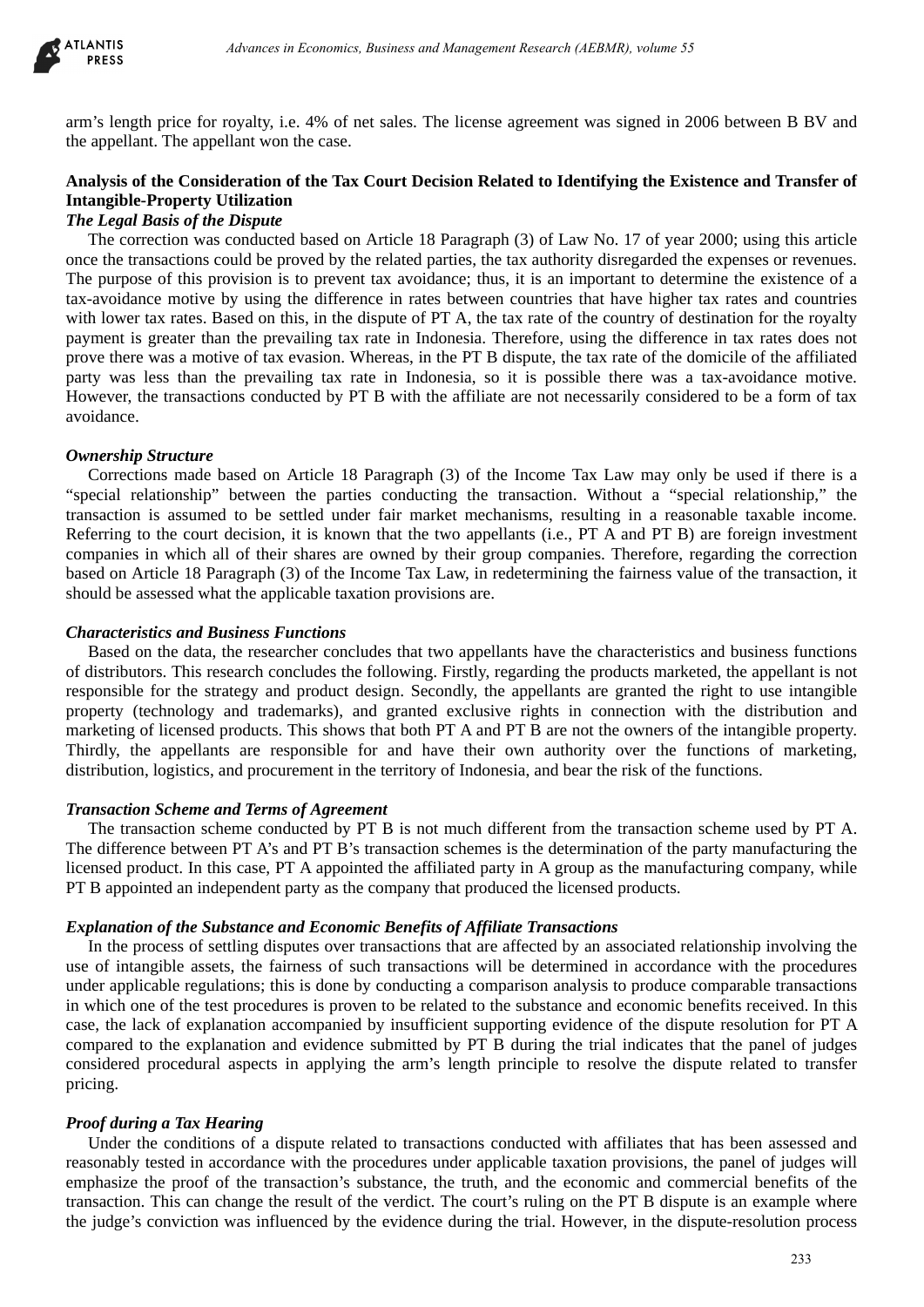

for PT A, a lack of sufficient evidence resulted in the rejection of the appeal. From both decisions it appears that the burden to prove the material truth of the fairness of the royalty payments was borne by the appellant. In the dispute resolution for PT A, the evidence is made up not only of the formal and material truth of the royalty-payment transaction, but also of the proof of the substance of the transaction and the economic benefits received by the appellant. In addition, proof was also submitted on the absence of a double deduction against the royalty fee charged.

## **Analysis of the Conformity of the Tax Court Decision to the Arm's Length Principle According to the OECD Transfer Pricing Guidelines**

## *Identifying the Existence of Intangible-Property Utilization*

Referring to paragraph 38 of the OECD Discussion Draft, the intangible-property utilization can be assessed by identifying its existence, ownership, and transaction scheme. The existence of intangible-property utilization can be proven by using the license agreement and comparing it with the operational facts that occur in the field. In the dispute of PT A, the provision in the agreements is not really in accordance with the operational facts. The appellant appointed another manufacturing company to undertake the production of the licensed product. This is inconsistent with the provisions, which state that the license must be used by the appellant and cannot diverted to other party. Although it is possible that, in practice, the utilization of the intangible property is valid, but the inconsistency of the contents of the agreement with the factual operations means this transaction is irregular.

The difference in the context for determining the definition of a royalty occurred in the dispute-resolution process of PT B. The existence and delivery of intangible property (royalties) in PT B's dispute is proved by the submission of the proof of registration of intangible property to the director general of HAKI, the license agreement between B IMBV and the appellant, and the as license agreement between B IMBV and the other parties that are similar to the appellant.

Furthermore, the author's concern in this identification process is with the ownership of the intangible property. Based on the copy of the court decision, it is known that B IMBV gave the license right over the intangible property through a license agreement, and the owner of the intangible property is B AG as evidenced by the HAKI registration. This is inconsistent when the license agreement is not made by the legal owner of the intangible property itself. The ownership of intangible property cannot necessarily be determined through legal forms. It should also be considered that B IMBV may have become the owner of the intangible property through a cooperation agreement or an understanding that B IMBV is one of the parties that will bear the costs and risks on the development of intangible property. It will not be easy to find proof of this because of the limitations of the data, as the object of the research is only the court decision, and in the court decision itself does not further discuss the ownership of intangible property. debiases in Economics, Business and Management Research (AEBMR), volume 53<br>
Lietat evidence resulted in the reprection of the appeal. From both decisions it appears in the contributed cutto for the internet of the formula

#### *Assessment of the Transfer/Utilization and Economic Benefits of Royalty Payments*

In the concept of transfer pricing, transactions with affiliates will be considered to be fair if an independent company can also do the same. Thus, the existence of an independent company willing to pay a similar royalty is one of the strong foundations for proving the feasibility of royalty payments. The assessment of the economic benefits of utilizing intangible property can be seen from improvements in the operational and financial performance of a company. In PT A's dispute, the appellant has explained that they have received economic benefits from utilizing the intangible property, but cannot submit strong evidence relating to the authentication and economic benefits of such royalty payments. On the other hand, the author does not find any procedures implemented to determine the arm's length price, as suggested in the OECD Transfer Pricing Guidelines.

In contrast, in the trial for PT B's dispute, the researcher found that the appellant has applied the arm's length principle to an affiliate transaction. The validity of utilizing intangible property is provided through documentary evidence in the form of payment proof, the royalty agreement between B IMBV and a third party, and a letter of apology from Mr. MR regarding using a licensed product mark without the permission. The appellant also submitted an explanation regarding the economic benefit received through an increase in sales. The feasibility of royalty payments can also be tested by determining whether other companies are willing to pay similar royalties. In the case of PT B, this can be proved by the existence of the IMBV B license agreement with independent parties.

#### *Determining the Arm's Length Price of a Royalty Payment*

The arm's length valuation of intangible-property transactions is done after obtaining an understanding of the existence and validity transfer/utilization of the transaction itself, through a function and comparison analysis. In the dispute of PT A, the appellant stated that the amount of royalty paid is 5%–6% for the formula, and 1% for the trademark. In addition, the appellant also submitted comparable data showing that similar companies also pay a large amount of royalties to the head office. However, the explanation is not supported by the function and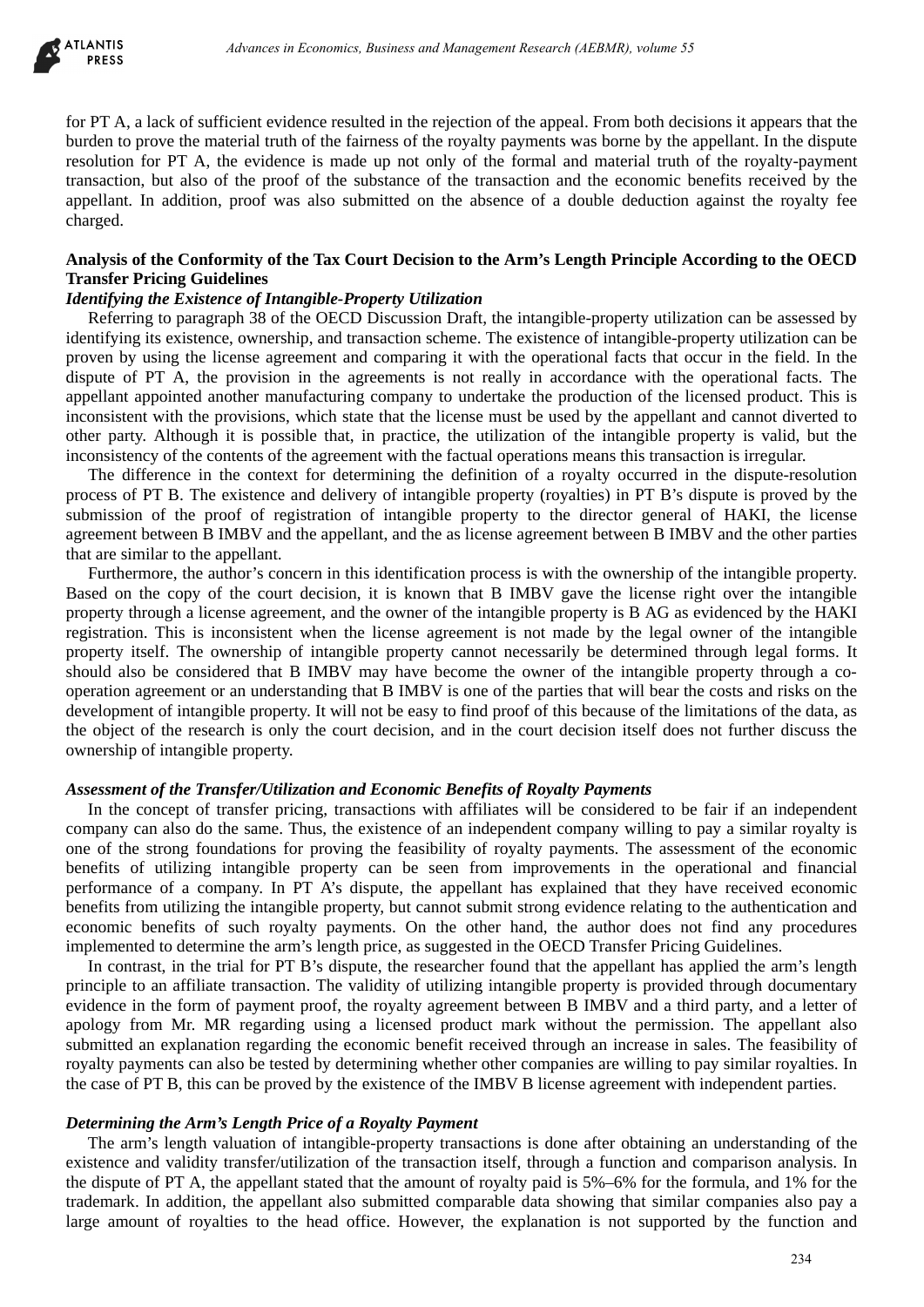

comparable analysis, so that argument is not reliable.

Considering that the obligation for the Indonesian taxpayer to prepare transfer-pricing documentation started on September 6, 2010 through PER-43/PJ/2010, therefore, in fiscal year 2007, there was no obligation to submit transfer-pricing documentation. However, the appellant or appellee could prepare a transfer-pricing analysis to assess the arm's length price of the royalty payment. In the dispute resolution of PT B, the assessment of the arm's length price of the royalty payment was submitted and proven by the appellant, which is shown on the local transfer-pricing documentation and the global transfer-pricing documentation.

## **Deductibility of Royalty Payments for Technology (Know-How) and Trademarks for Distribution Companies**

Based on the understanding related to the concept of the distribution company and the interview results, the author concludes that a distribution company can impose royalties on know-how and trademarks. The basis of such a conclusion is the facts regarding the characteristics and functions of the business of the distribution company, where, generally, the distribution company is granted a license to use the intangible property, and an exclusive right to market, sell, and distribute licensed products by the principal. By obtaining a license for a trademark and knowhow, the distribution company gets additional value from the technology and technical know-how attached to the product; this affects the quality of a marketed product, which is the customer's primary judgment in deciding whether to buy a product or not.

In addition, the licensed brand is usually a brand that has a high value, some are even already known at the world level. This allows distributors to enter into the domestic market and conduct marketing activities that are appropriate to intended market. The use of brands and distribution rights can also provide benefits in the form of revenue from the sale of licensed products, which will provide higher returns. In the event that the licensed trademark has no value, then the distribution company will not get the benefits and advantages from the use of the trademark. However, this does not necessarily reduce the functions and risks to be borne by the distribution company. Distribution companies continue to perform strategic and operational functions, and bear risks for products, markets, and failing to collect. Therefore, it can be said that the distribution company retains an interest in the product, and benefits from the use of the trademark and know-how. debiases in Economics Besieres and Management Research (AEBMR), volume 53<br>
that argument is not relabled.<br>
that argument is not relabled.<br>
colugation for the Indebiases and Management Research (AEBMR), volume 55<br>
colugatio

## **4. CONCLUSION**

From the results of this study it can be concluded that the difference in the tax court decisions on PT A and PT B, related to royalty payments for technology (know-how) and trademarks is due to the following: (1) the results of identifying the existence and validity of royalty payments through examining legal agreements and their conformity with the taxpayer's actual operations; (2) the proof and explanation of the substance and economic benefits of utilizing intangible property, as stated in Chapter VI of the OECD Transfer Pricing Guidelines, plays an important role in considering a decision; and (3) the proof that there is no double taxation imposed on the payment of compensation for utilizing intangible property in the domicile country is one of the factors that supports the consideration of a decision.

Furthermore, it can be concluded that, during the tax hearing, the panel of judges conducted the procedure to determine the arm's length price of the royalty payment for utilizing intangible property, which is in accordance with the OECD Transfer Pricing Guidelines. However, the panel of judges did not analyze the comparability or the selection of the transfer-pricing method, since that is the DGT's authority, and the panel can only judge the evidence and documents that support the arguments of both sides.

Basically, the distribution company could treat the royalty payments for know-how and trademarks as deductible expenses because the distribution company has an interest in the licensed products, which it markets, and from which it gains economic benefits from the use of intangible property. However, the deductibility and arm's length price of the royalty payment must be in accordance with the agreement, and the function, risk, and operational business of the company.

This research still has some limitations; i.e., it only analyzed specific disputes during fiscal year 2007–2008, and was only based on the applicable Indonesian tax regulations. Therefore, the results of this research may only apply in Indonesia because the objects of research itself are the decisions of the tax court of Indonesia. This research also focuses only on the facts and data written in the court decision, so that the analysis result can be accounted for.

It is advisable that, during the tax-audit process, the DGT must fully implement procedural aspects to assess the related party's transactions. In the case of an appeal dispute, the corrections made by the DGT can be maintained during the hearing. Furthermore, if the taxpayer has a transaction with a related party, it should support the documentation of the fairness and business results of an affiliate transaction (transfer-pricing document), and agree with other supporting documents that can explain the substance and benefits of the transaction. Hence, in the event of a dispute, the documentation can be shown to support the documents and evidence used in the process of